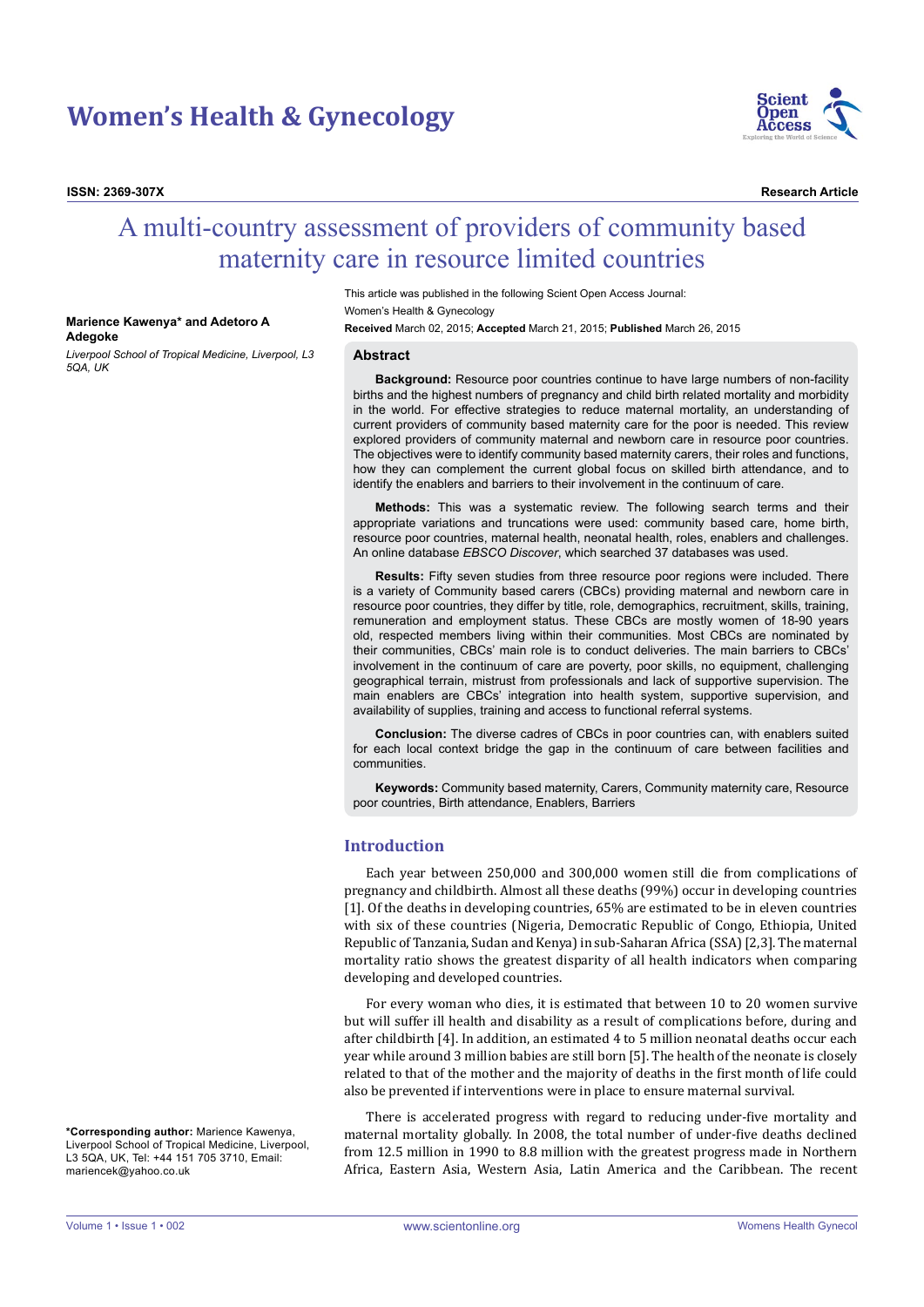estimates for maternal mortality also suggest progress is being made. In the developing regions as a whole, the maternal mortality ratio (MMR) is estimated to have dropped from 440 maternal deaths per 100,000 live births in 1990 to 290 maternal deaths per 100,000 live births in 2008 [3]. Eastern Asia, Northern Africa, South-Eastern Asia (SEA) and Southern Asia have made significant progress with a reported 40% reduction or more [3]. However, the Millennium Development Goals (MDGs) 4 and 5 targets are still far from being achieved in (SSA) and with the current levels of progress it is unlikely that any countries in (SSA) will be able to meet the agreed targets set for MDG 4 and 5 by 2015 [1,6].

Ensuring skilled birth attendance (SBA) for all women and access to good quality Emergency Obstetric Care (EmOC) for women with life-threatening complications during pregnancy, childbirth and the post-partum period are key steps toward reducing maternal and newborn mortality and morbidity. In addition, prevention of complications of unsafe abortion (including safe abortion services where this is legal), provision of family planning services and focused antenatal care need to be available and accessible. This has also been described as the 'continuum of care' [7].

However, this is not yet a reality for many women in SSA. Annually 60 million women give birth outside health facilities and 52 million of these births occur without SBA [8]. In resource poor countries the majority of women still deliver at home without SBA [9]. Between 33% and 69% of women are recorded as having a skilled birth attendant at the time of delivery [7]. Disparities remain within countries in the proportion of births attended by SBAs, impoverished and rural women are far less likely than their urban or wealthier counterparts to receive SBA or facility care [10,11]. In SSA and SEA more than 70% of all deliveries in the lowest two wealth quintiles are conducted at home, showing that the poor are more likely to deliver at home [12].

It is well documented that training midwives and increasing SBA coverage is the best strategy to reduce pregnancy and child birth related mortality and morbidity [13]. Resource poor countries however face a human resource crisis with far below target numbers of SBAs [8,11,14]. The need for comprehensive maternal and newborn services effectively linked from institutional care to home is well recognized as the continuum of care, necessary throughout the lifecycle of woman [15].

In many countries there is a wide range of people helping women during pregnancy and birth. These may include formally recognised and non-recognised carers both in the community and at health facility level. However, who these other providers are exactly, how their current roles are affected by and can complement or add to the strategy of 'SBA for all' has received relatively little attention. These community based carers' vary by country and can include: traditional birth attendants (TBAs), grandmothers and other women in the community who are not associated with the health service system as well as carers associated with the health service system. Those in the health system are currently known to include health surveillance assistants, maternal and child health aides, village health workers, community health aides, community health promoters, community health officers and community health extension workers. As all these health care providers (with the exceptions of TBAs) have linkages with the formal health system (usually at primary level) they have been sometimes referred to collectively as "community health workers". We however propose the term "Community Based Carers" which includes both those associated with the health system more formally but linked to the community and those wholly based in the community. The inability of Community Based Carers (CBCs) to deal with complications while assisting women has been sometimes linked to the high maternal and neonatal mortality and morbidity in resource poor countries [8,16].

In this paper we review the literature describing who CBCs currently are, what roles and functions they perform and what factors can promote or enhance their contributions to improve maternal and newborn health (MNH) in resource poor countries.

## **Methods**

Search terms and their variations were identified from the review topic. Search terms used are listed in Figure 1. The list

|                         | Community Based Care, Home Birth.                                                                                                           |  |
|-------------------------|---------------------------------------------------------------------------------------------------------------------------------------------|--|
|                         | Resource Poor Countries, Developing countries, Third world countries, Low Income Countries, Poor<br>Countries, Africa, Asia, South America. |  |
|                         | Maternal Neonatal Health, Maternity, Home birth, Neonatal, Newborn, Mothers Health, Maternal<br>Mortality, Maternal Morbidity.              |  |
|                         | Training, Education, Skills training, Midwifery training in the community, Obstetrics, Training in the<br>Community.                        |  |
|                         | Roles, Functions, Tasks, Jobs, Position, Duties.                                                                                            |  |
|                         | Enablers, Motivators, Facilitators, Support Challenges, Barriers.                                                                           |  |
| Figure 1: Search terms. |                                                                                                                                             |  |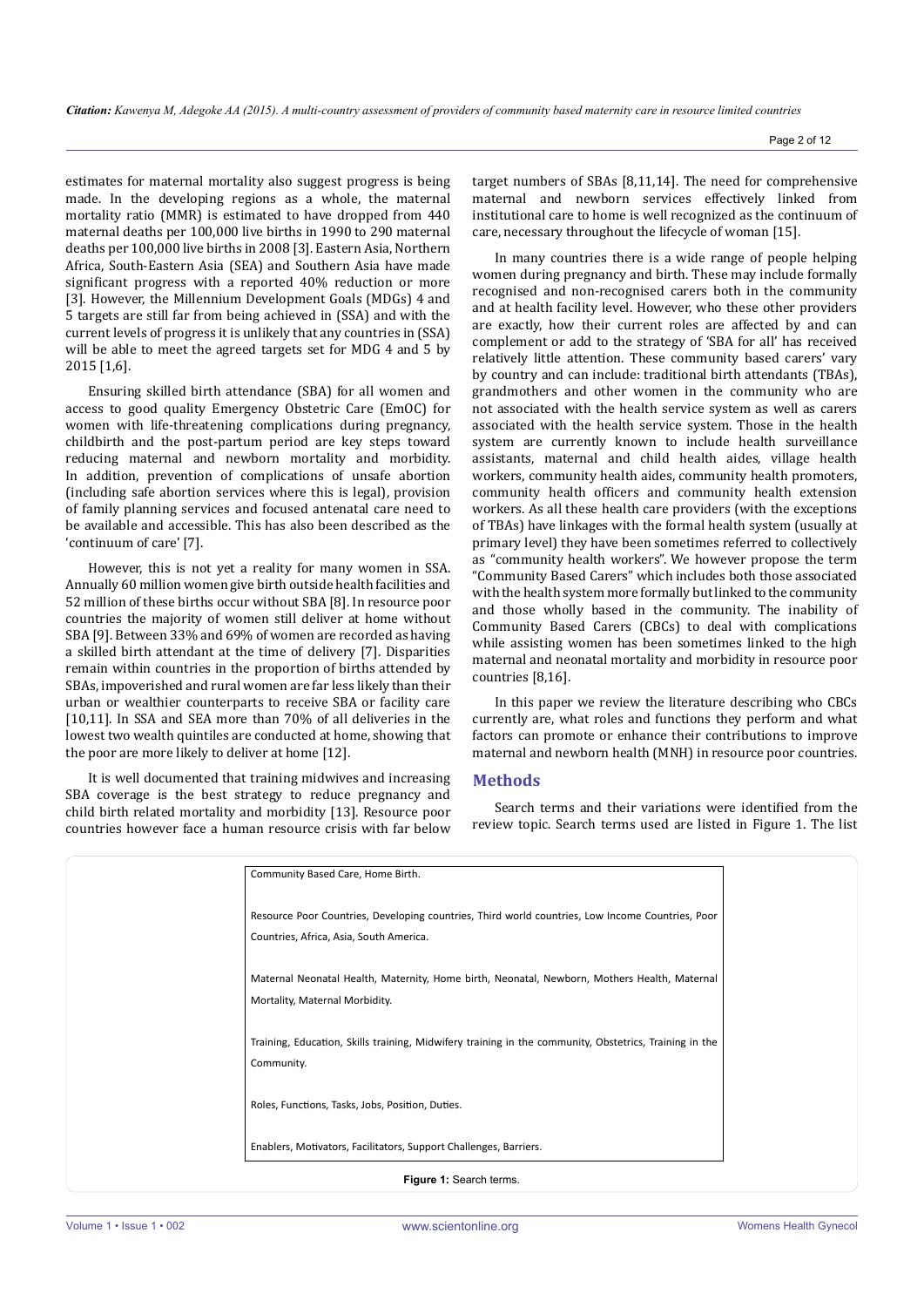of search terms was reviewed by the authors, in consultation with an academic librarian. The terms, as well as appropriate variations and truncations were entered into an online database *EBSCO Discover* search which included 37 databases. No date or language limits were placed on the search.

The identified studies were assessed for relevance and included studies were appraised, graded for quality and analyzed. We used the World Bank classification of Gross National Income (GNI) to determine resource poor countries.

**Inclusion criteria**: All studies discussing the following aspects of community based maternity service providers in resource poor countries: Cadres, roles and functions, enablers and barriers and CBCs' involvement in the continuum of care.

**Exclusion criteria**: Studies not discussing any aspect of study topic as defined in inclusion criteria.

All studies meeting these inclusion criteria were included.

We adapted and used the Child Health Epidemiology Reference Group (CHERG) method of grading evidence to determine validity of the study and grade the quality of evidence. The CHERG method of grading evidence is based on six steps: (1). defining the scope of the review; (2). conducting a search for appropriate evidence; (3). extracting information; (4). assessing and summarizing evidence (grading study design, quality, relevance and consistency); (5). translating evidence into effect estimates; and (6) sharing results.

We however excluded the fifth step, and that made the CHERG framework usable for both quantitative and qualitative studies. Another adaptation was made to the fourth step of the CHERG framework (assessing and summarizing evidence). This fourth step was achieved by using the Grading of Recommendations Assessment Development and Evaluation (GRADE). The GRADE assesses the quality of evidence and the strength of recommendations [17].

Four GRADE categories of criteria for judging quality of study evidence were used in this review. The GRADE categories used were:

- 1. Study design grade
- 2. Grading study quality
- 3. Grading relevance to study objectives
- 4. Grading for consistency

After assigning an initial grade, each included study was graded up or down on the following aspects: study quality, relevance to study objectives, and consistency within study. Specified rules were used in grading up or down that is for quality the following

| Study design                        | Grade of design |
|-------------------------------------|-----------------|
| Systematic review                   |                 |
| Randomised controlled trial         |                 |
| Survey                              |                 |
| Literature reviews (non-Systematic) |                 |
| Qualitative Study                   |                 |

\*Reports were ungraded

**Table 1:** Hierarchy of Evidence.

rules were used: Serious (-1) or very serious (-2) limitation to study quality, Important inconsistency (-1) Imprecise or sparse data (-1), High probability of reporting bias (-1), No limitation to study quality (+1), Consistency (+ 1) Low probability of reporting bias (+ 1), If all plausible confounders were taken into account (+1) If appropriate explanatory analysis especially for qualitative studies (+1).

The following rules were used to grade relevance to study objectives: only discussed community maternity service providers in resource poor countries (+1), if study included some institutional providers (-1), addresses at least one aspect of review topic directly that is roles, training, challenges or how community maternity service providers contribute to the continuum of care (+1).

Consistence was graded as: if consistent or if inconsistencies are explained (+1), if inconsistencies were observed and not explained (-1).

This grading process resulted in studies falling into the following categories *–* High to very high quality studies graded as 4 to 5, moderate quality graded as 3 and low to very low quality studies graded as 1 to 2.

Table 2 lists the studies, region where from, grade assigned and the serial number assigned, the number was used to refer to the studies in synthesis and results presentation. Table 2 also serves as the list of all included studies.

# **Results**

The literature search yielded 1004 articles. After removing duplicates, screening for relevance to the review topic, and searching reference lists of relevant articles, the result was 57 articles, presenting data from 43 resource poor countries, Table 2 above, lists the 57 studies and their quality grades. We have used round brackets to indicate references of the reviewed studies.

Of the 57 studies, 23 studies were from the lowest income countries (1,4,7,8,12,14,17,19,20,24-26, 29,30,36, 38-41,43,44,47,55); 21 studies from lower middle income (2,9,11,15,18,21,22,28,31-35,37,42,45,49,50,52,54,56); 7 studies were from upper middle income countries (3,5,10,46,53,55,57); and one study (23) from Tibet (not appearing as a country in the World Bank classification, but a resource poor region under Chinese rule). Six studies (6,13,16,27,48,51) were literature reviews of which one was a seminar report presenting data from SEA countries (48). All the three resource poor regions of the world were represented. Table 3 lists the countries covered and categories in terms of GNI.

### **a. Who are the providers of community based maternal and newborn health care?**

All 57 studies described aspects of who providers of community based MNH care are in resource poor countries. The following categories emerged from the literature in terms of who CBCs are. These include: cadre title, gender, age, recruitment, place of residence, remuneration, education level and training.

**Title:** CBCs are called by many different titles. These cadres also vary by country and sometimes within country with TBAs appearing in all resource poor regions though more common in SSA. TBA appeared in 26 studies (4,7,8,11,14,16,21,24,25-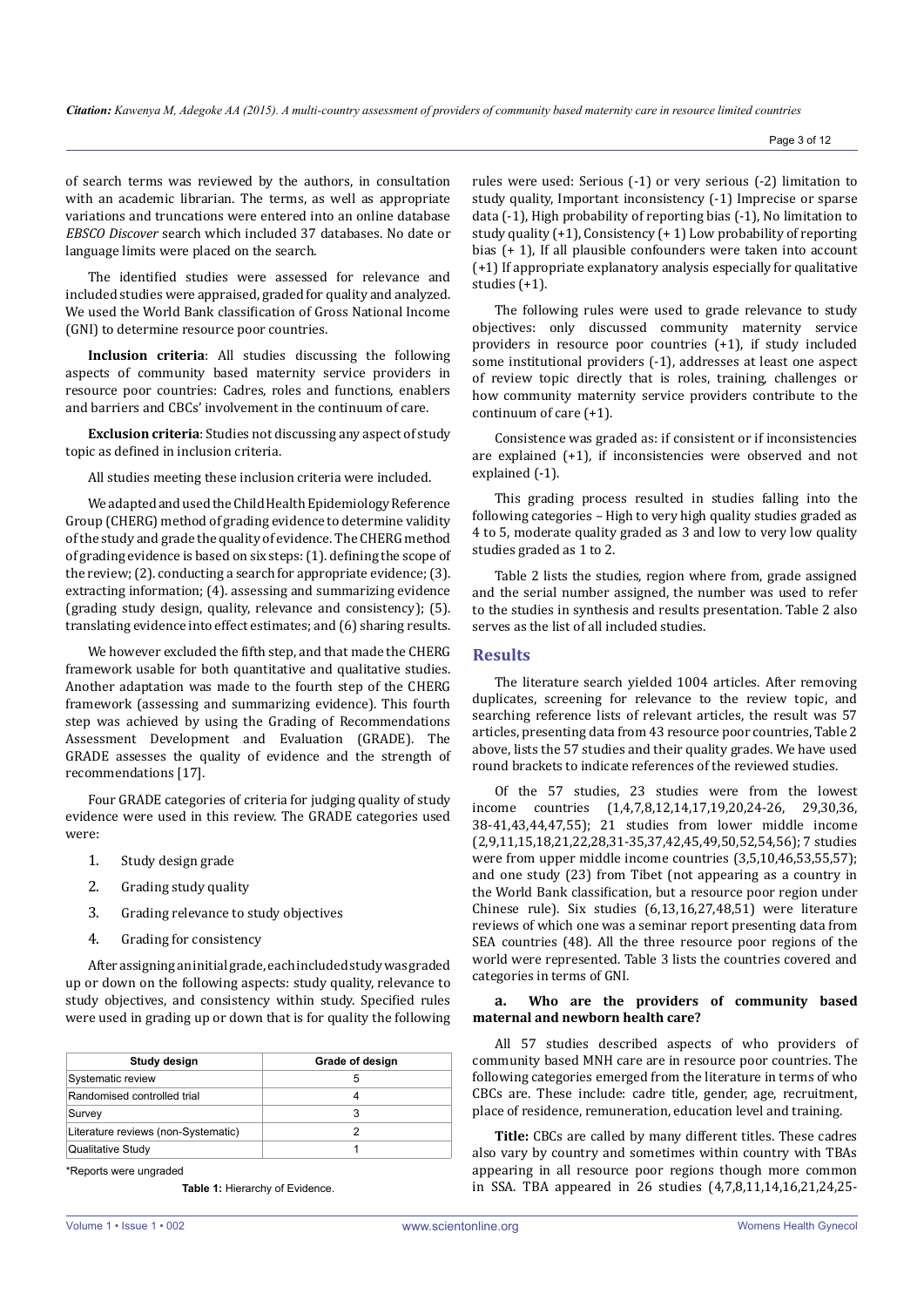Page 4 of 12

## **High quality studies # 1- 17**

| #                               | Study                                                                                                                                         | Worldregion                   | <b>Author/Year</b>            | Grade                   |
|---------------------------------|-----------------------------------------------------------------------------------------------------------------------------------------------|-------------------------------|-------------------------------|-------------------------|
| $\mathbf{1}$                    | A large Cross Sectional Community Based Study of Newborn Care practices in Southern<br>Tanzania                                               | <b>SSA</b>                    | Penfold et al., (2010)        | 4                       |
| $\overline{2}$                  | A study of interface of ASHA with the community and the service providers of Uttar Pradesh<br>2008-09                                         | <b>SEA</b>                    | Nandan et al., (2009)         | $\overline{4}$          |
| 3                               | Bringing two worlds together: Exploring the integration of traditional midwives as doulas in<br>Mexican public hospitals                      | Latin America                 | Smid et al., (2010)           | 4                       |
| $\overline{4}$                  | Changes in Expanded Program for Immunization coverage for mother and child in Krakor,<br>Cambodia 1996 ± 1998                                 | <b>SEA</b>                    | Main et al., (2001)           | $\overline{4}$          |
| 5                               | Evaluation of a Village Health Worker Program: The Use of Village Health Worker Retained<br>Records                                           | <b>SSA</b>                    | Kuhn and Zwarenstein (1990)   | 5                       |
| 6                               | Home birth attendants in low income countries: Who are they and what do they do?                                                              | SSA, SEA and Latin<br>America | Garces et al., (2012)         | 4                       |
| 7                               | Impact of a training package for Community Birth Attendants in Madagascar                                                                     | <b>SSA</b>                    | Lucey et al., (2010)          | $\overline{4}$          |
| 8                               | Impact of TBA Training in Mozambique                                                                                                          | <b>SSA</b>                    | Gloyd et al., (2001)          | $\overline{4}$          |
| 9                               | Improvement of perinatal and newborn care in rural Pakistan through community-based<br>strategies: A cluster-randomized effectiveness trial.  | <b>SEA</b>                    | Zulfigar et al., (2011)       | 5                       |
| 10                              | Philani plus (+): A mentor mother community health worker home visiting program to improve<br>maternal and infants' outcomes                  | <b>SSA</b>                    | Rotheram et al., (2011)       | 5                       |
| 11                              | Relevance to primary health care of village health workers and TBAsin rural areas of Oyo State<br>Nigeria, International                      | <b>SSA</b>                    | Apantaku (2005)               | 5                       |
|                                 | 12 Responding to the maternal health care challenge: The Ethiopian health extension program                                                   | <b>SSA</b>                    | Koblinsky (2010)              | $\overline{4}$          |
| 13                              | The TBA in maternal neonatal health and family planning                                                                                       | Multi-region                  | Verderese and Turnbull (1975) | $\overline{4}$          |
| 14                              | TBAs: Practices and problems in Konduga local government area of Borno state; north eastern<br>Nigeria.                                       | <b>SSA</b>                    | Bello et al., (2009)          | 4                       |
| 15                              | Training of TBAs in India: An examination of biomedical frameworks of knowledge on local<br>birthing practices in India                       | <b>SEA</b>                    | Saravanan (2008)              | 4                       |
| 16                              | Transition to SBA: Is there a future role for trained TBAs                                                                                    | Multi-region                  | Sibley and Sipe (2006)        | 5                       |
| 17                              | We're safe and happy already: TBAs and safe motherhood in a Cambodian rural commune.                                                          | <b>SEA</b>                    | Hoban (2002)                  | $\overline{4}$          |
|                                 | <b>Moderate Quality Studies</b>                                                                                                               |                               |                               |                         |
| 18                              | A rapid appraisal of Sahiya (ASHA) in Jharkhand                                                                                               | <b>SEA</b>                    | Haider et al., (2010)         | 3                       |
| 19                              | Care for perinatal illness in rural Nepal: A descriptive study with cross-sectional and qualitative<br>components                             | <b>SEA</b>                    | Mesko et al., (2003)          | 3                       |
| 20                              | Evaluation of a TBA straining program in Bangladesh                                                                                           | <b>SEA</b>                    | Rowen et al., (2009)          | 3                       |
| 21                              | Home Deliveries in Indonesia Who Provides Assistance                                                                                          | <b>SEA</b>                    | Thind and Bannarjee (2004)    | 3                       |
| 22                              | Lady health workers program in Pakistan: Challenges, achievements and the way forward                                                         | <b>SEA</b>                    | Hafeez et al., (2011)         | 3                       |
| 23                              | Pregnancy and Village Outreach Tibet: A Descriptive Report of a Community- and<br>Home-Based Maternal-Newborn Outreach Program in Rural Tibet | <b>SEA</b>                    | Dickerson (2009)              | 3                       |
| 24                              | The effectiveness of continuing training TBAs and their reproductive knowledge and<br>performance                                             | <b>SSA</b>                    | Chen et al., (2009)           | 3                       |
| 25                              | The effectiveness of the TBA program in reducing maternal mortality and morbidity in Malawi                                                   | <b>SSA</b>                    | Bisika (2008)                 | 3                       |
| 26                              | The persistence of challenges of home births : perspectives of TBAs in urban Kenya                                                            | <b>SSA</b>                    | Izugbara et al. (2008)        | 3                       |
| 27                              | The TBAs: A reality and a Challenge                                                                                                           | Multi-region                  | Kamal (1998)                  | 3                       |
| 28                              | The Village Midwives of the Sudan: An Enquiry into the Availability and Quality of Maternity<br>Care                                          | SEA                           | Bella and Ebrahim (1984)      | 3                       |
| 29                              | TBAs in rural Gambia: Beyond health to social cohesion.                                                                                       | <b>SSA</b>                    | Nyanzi (2007)                 | 3                       |
| 30                              | TBAs in rural Nepal: knowledge, attitudes and practices about MNH                                                                             | <b>SEA</b>                    | Thatte et al., (2009)         | 3                       |
| 31                              | Village based Primary health care in the Central Highlands of Vietnam                                                                         | <b>SEA</b>                    | Barrett et al., (2001)        | 3                       |
| Low to Very Low Quality Studies |                                                                                                                                               |                               |                               |                         |
| 32                              | An alternative to un attended delivery - a training program for village Midwives in Papua New<br>Guinea.                                      | <b>SEA</b>                    | Alto et al., (1991)           | 1                       |
| 33                              | Assessing The Role of TBAs in Health Care Delivery in Edo State, Nigeria                                                                      | SSA                           | Imogie et al., (2002)         | 1                       |
| 34                              | Care of new of new born by TBAs in Oguobiri community, Bayelsa state, Nigeria                                                                 | <b>SSA</b>                    | Afolayan et al. (2010)        | 1                       |
| 35                              | Challenges for TBAs in northern Honduras                                                                                                      | Latin America                 | Low et al., (2005)            | 1                       |
| 36                              | Characteristics of traditional midwives and their beliefs and practices in rural Bangladesh                                                   | <b>SEA</b>                    | Amin and Khan (1979)          | $\overline{2}$          |
| 37                              | Community perceptions of trained TBAs                                                                                                         | <b>SSA</b>                    | Ngoma and Himwiila (2009)     | 1                       |
| 38                              | Community-Based delivery of maternal care in conflict-affected areas of eastern Burma:<br>Perspectives from lay maternal health workers       | <b>SEA</b>                    | Teela et al., (2009)          | $\overline{\mathbf{c}}$ |
| 39                              | Community-Based Skilled Birth Attendants in Bangladesh: Attending Deliveries at Home                                                          | <b>SEA</b>                    | Tahera and Jakaria (2009)     | $\boldsymbol{2}$        |

40 From Home to Hospital, Continuum of Care: making Progress towards Millennium SEA SEA Edwards and Saha (2011) 2<br>Development Goal 4 and 5 in Rural Bangladesh Search States and Saha (2011) 2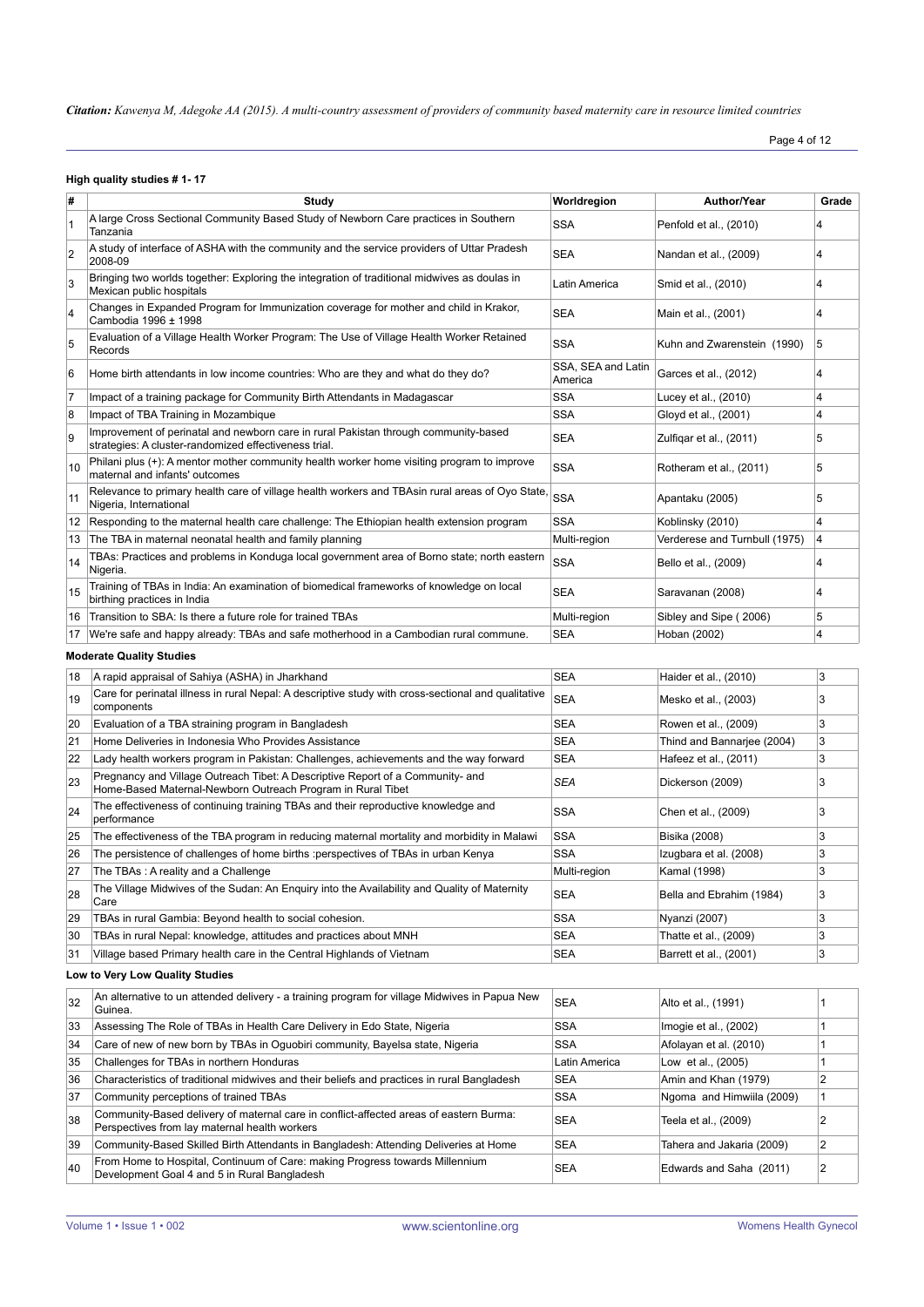Page 5 of 12

| 41 | Home-based Life-saving Skills in Liberia: Acquisition and retention of Skills and Knowledge.                                      | <b>SSA</b>           | Lori et. al., (2010)              | $\overline{2}$          |
|----|-----------------------------------------------------------------------------------------------------------------------------------|----------------------|-----------------------------------|-------------------------|
| 42 | Identifying the training needs of TBAs                                                                                            | <b>SSA</b>           | Salako et al., (2007)             | $\overline{2}$          |
| 43 | Informal Sector Providers in Bangladesh: How equipped are they to provide rational care?                                          | <b>SEA</b>           | Ahmed (2009)                      | $\overline{2}$          |
| 44 | Informal support to first-parents after childbirth: A qualitative study in low-income suburbs of<br>Dar es salaam. Tanzania.      | <b>SSA</b>           | Mbekenga (2010)                   | 2                       |
| 45 | International Maternal Mortality Reduction: Outcome of TBA Education and Intervention in<br>Angola                                | <b>SSA</b>           | Schaider et al. (1999)            | 2                       |
| 46 | Maternity Services and the Role of the TBA, Bidan Kampung, in Rural Malaysia                                                      | <b>SEA</b>           | Ali and Howden- Chapman<br>(2007) | 1                       |
| 47 | Process evaluation of a community-based intervention promoting multiple maternal and<br>neonatal care practices in rural Nepal.   | <b>SEA</b>           | McPherson et al. (2010)           | $\overline{c}$          |
| 48 | Role of TBAs in family planning (Conference Proceedings)                                                                          | <b>SEA</b>           | Peng et al., (1974)               | Report<br>not<br>graded |
| 49 | Role of TBAs in improving reproductive health: Lessons from the family health                                                     | <b>SEA</b>           | Islam and Malik (2001)            | 1                       |
| 50 | The Maya Midwife as Sacred Specialist: A Guatemalan Case                                                                          | Latin<br>America     | Paul and Paul (1975)              |                         |
| 51 | The role of TBAs in the reduction of maternal mortality                                                                           | Multi-region         | Bergstrom and Goodburn<br>(2001)  |                         |
| 52 | Threats to safe motherhood in Honduran Miskito communities: local perceptions of factors that<br>contribute to maternal mortality | Latin America        | Arps (2009)                       | $\overline{2}$          |
| 53 | TBAs in Mexico: Advantages and inadequacies of care for normal deliveries                                                         | Latin<br>America     | Camey et al. (1996)               | 2                       |
| 54 | TBA training and local birthing practices in India. Evaluation and Program Planning                                               | <b>SEA</b>           | Saravanan et al., (2011)          | 2                       |
| 55 | TBAs in Bangladeshi villages: Cultural and Sociologic factors                                                                     | <b>SEA</b>           | Rozario (1995)                    |                         |
| 56 | Training TBAs in Guatemala                                                                                                        | <b>Latin America</b> | Replogle (2007)                   | Report<br>not<br>graded |
| 57 | Village Midwives in Malaysia                                                                                                      | <b>SEA</b>           | Peng et al., (1972)               | $\overline{2}$          |

**Table 2:** Evidence table showing all included studies and quality grade assigned.

29,34-37,42,45,46,48,49,51,52,54,55). Table 4 presents cadres by region and country. It should be noted that in all the resource poor regions some women deliver unattended either due to cultural practices or other circumstances (16,30).

**Gender:** In 37 studies gender was discussed and in 32 of those studies (1,2,6,8-13,15,17-19,22,24,25,27,29,34,36-40,44- 46,49-51,54,56) CBCs were female,in5 studies (11,35,41,42,48) they were both male and female and in the remaining 20 studies gender was not specified. Therefore, where stated, CBC gender is overwhelmingly female.

**Age:** In 23 studies CBCs are aged between 18 to vears (2,6,7,11,13-15,17,22,24,26,27,29,30,34, 90 years (2,6,7,11,13-15,17,22,24,26,27,29,30,34, 36,38,42,45,46,48,50,57). Four studies referred to CBCs age as elderly (8,25,37,54) and 5 studies described CBCs as young (5- 7,9,12).

**Recruitment:** In 13 studies CBCs were mainly nominated by villagers or community leaders (2,10,11,15,18,24,25,27,31,37,38, 40,48). In some cases the role was undertaken by a relative, friend or neighbour out of necessity, cultural expectation or proximity at the time assistance was needed (1,2,19,21,27,34,37,44,45,54). In 9 studies the role was either inherited or taken by choice (13,17,41,43,45,48,53,54,57). In 4 studies, CBCs were recruited by health professionals (5,32,39,52), while in 3 studies CBCs undertook the role as religious duty (20,30,35).

In the least common scenarios CBCs were reported to have been born with the mandate to be CBCs (50) and this had to be

| Low-income economies (\$1, 005 or less)                                                                                                                                                                                   | Lower-middle-income economies (\$1, 006 to \$3, 975)                                                                                                                                                              | Upper-middle-income economies (\$3, 976 to \$12, 275)                            |
|---------------------------------------------------------------------------------------------------------------------------------------------------------------------------------------------------------------------------|-------------------------------------------------------------------------------------------------------------------------------------------------------------------------------------------------------------------|----------------------------------------------------------------------------------|
| Afghanistan<br>Bangladesh<br>Burma<br>Cambodia<br>Democratic Republic of Congo<br>Ethiopia<br>Gambia<br>Kenya<br>Liberia<br>Madagascar<br>Malawi<br>Mozambique<br>Nepal<br>Rwanda<br>Sierra Leone<br>Tanzania<br>Zimbabwe | Angola<br>Egypt<br>Fiji<br>Guatemala<br>Honduras<br>India<br>Indonesia<br>Iraq<br>Lesotho<br>Nigeria<br>Pakistan<br>Papua New Guinea<br>Paraguay<br>Philippines<br>Sudan<br>Syrian<br>Vietnam<br>Yemen,<br>Zambia | <b>Brazil</b><br>Iran<br>Libya<br>Malaysia<br>Mexico<br>South Africa<br>Thailand |

**Table 3:** Resource poor countries.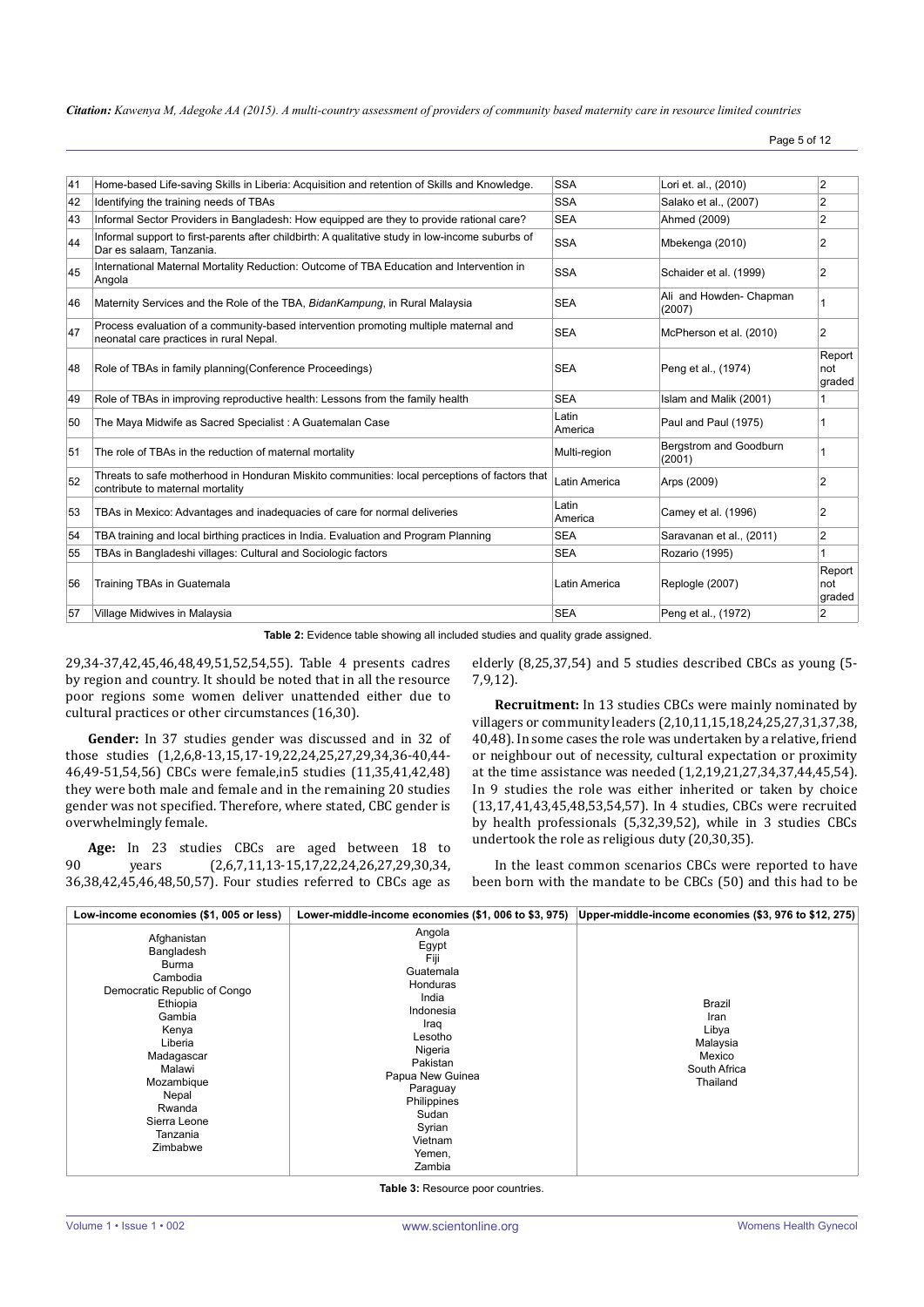Page 6 of 12

| Region                 | <b>Countries</b>             | <b>Cadre Title</b>                                                                                                                                                                                                                                                                                                                                                                    |
|------------------------|------------------------------|---------------------------------------------------------------------------------------------------------------------------------------------------------------------------------------------------------------------------------------------------------------------------------------------------------------------------------------------------------------------------------------|
|                        | Brazil                       | Camadrona, Curiosa                                                                                                                                                                                                                                                                                                                                                                    |
|                        | Guatemala                    | Camadrona, Community Parteras (Female), Mayan traditional midwives, Iyom, Pedrano midwives,                                                                                                                                                                                                                                                                                           |
| <b>Latin America</b>   | Honduras                     | Doulas, TBAs, Midwives (SBAs), Family member<br>Local midwives, Private nurses, Community Parteras (Female), Parteros (male), Parteratitulada<br>(trained TBA)                                                                                                                                                                                                                        |
|                        | Mexico                       | Family member, Traditional Midwives or parteras Tradicionales (Spanish), Doulas                                                                                                                                                                                                                                                                                                       |
|                        | Paraguay                     | Chae                                                                                                                                                                                                                                                                                                                                                                                  |
|                        | Democratic Republic of Congo | Home birth attendants                                                                                                                                                                                                                                                                                                                                                                 |
|                        | Ethiopia                     | Health extension workers (HEW), Voluntary Community Workers (VCW)                                                                                                                                                                                                                                                                                                                     |
|                        | Gambia                       | Community Health Nurses (CHNs), Village Health Workers (VHWs), TBAs                                                                                                                                                                                                                                                                                                                   |
|                        | Kenya                        | TBAs, Home birth attendants                                                                                                                                                                                                                                                                                                                                                           |
|                        | Lesotho                      | <b>BabeleXisi</b>                                                                                                                                                                                                                                                                                                                                                                     |
|                        | Liberia                      | Traditional Midwives (TMs),Trained Traditional Midwives (TTMs), Community members (male and<br>female), Trained in home based lifesaving skills at home level (Male and female), Empirical Midwife.                                                                                                                                                                                   |
|                        | Madagascar                   | TBAs                                                                                                                                                                                                                                                                                                                                                                                  |
|                        | Malawi                       | TBAs (trained and untrained), Health Surveillance Assistants (HSAs)                                                                                                                                                                                                                                                                                                                   |
| Sub-Saharan Africa     | Mauritius                    | Dai                                                                                                                                                                                                                                                                                                                                                                                   |
|                        | Mozambique                   | <b>TBAs or Mbuva</b>                                                                                                                                                                                                                                                                                                                                                                  |
|                        | Nigeria                      | TBAs, Relatives, Midwives, Village health workers (VHWs), Certified TBAs, Community health<br>extension workers (CHEWs).                                                                                                                                                                                                                                                              |
|                        | Rwanda                       | accoucheuseTraditionelle                                                                                                                                                                                                                                                                                                                                                              |
|                        | South Africa                 | Village Health workers (VHWs), Mentor mothers                                                                                                                                                                                                                                                                                                                                         |
|                        | Sierra Leone                 | BundoMamy, Maternal and Child Health Aides (MCH Aides)                                                                                                                                                                                                                                                                                                                                |
|                        | Sudan                        | TBAs, Village Midwives                                                                                                                                                                                                                                                                                                                                                                |
|                        | Tanzania                     | TBAs, Female relative or friend, Neighbours                                                                                                                                                                                                                                                                                                                                           |
|                        | Zambia                       | TBAs (trained and untrained), Relatives, Home birthattendants                                                                                                                                                                                                                                                                                                                         |
|                        | Zimbabwe                     | Ambuya (grandmother)                                                                                                                                                                                                                                                                                                                                                                  |
|                        | Bangladesh                   | Dai, Village Doctor (VD), Community Health workers (CHW), Traditional healers, Allopathic care<br>providers, Health Assistants, Family Welfare Assistants (FWA), Community Based SBA, Family planning<br>Inspectors (FPI), Village Health Volunteers (VHV), TBAs (trained and un trained), Community based<br>health and family planning field workers, Family Welfare Visitors (FWV) |
|                        | <b>Burma</b>                 | MHW (Maternal Health workers)                                                                                                                                                                                                                                                                                                                                                         |
|                        | Cambodia                     | Village health Volunteers, TBAs, YieyMaap (Grandmother Midwives)                                                                                                                                                                                                                                                                                                                      |
|                        | Indonesia                    | TBAs, DukunBayi, Bidan Kampong<br>DukunBaji, Massage Specialists - Dukunbidat, Doctor, Nurse, Midwife, Female family member, Female<br>friends                                                                                                                                                                                                                                        |
| <b>South East Asia</b> | India                        | ASHA (accredited social health activists)<br>Auxiliary nurse midwives (ANMs), Sahiya (village volunteer), Angwandi worker (AWW), TBAs, mothers<br>in law, female relatives, TBAs, Dai, Home birth attendants                                                                                                                                                                          |
|                        | Malaysia                     | TBAs, BidanKampungs, Kampong Bidan (Traditional Village Midwives)                                                                                                                                                                                                                                                                                                                     |
|                        | Nepal                        | TBAs (trained and untrained), mother in law, Chamain                                                                                                                                                                                                                                                                                                                                  |
|                        | Pakistan                     | TBAs, LHWs, Village based family planning workers, Dai, Lady health workers (LHW), Home birth<br>attendants                                                                                                                                                                                                                                                                           |
|                        | Papua NewGuinea              | Bidan                                                                                                                                                                                                                                                                                                                                                                                 |
|                        | Tibet                        | Outreach care provider (lay person), Health Care Worker (HCW), Family Community Health volunteers<br>(FCHV), family members, mothers in law, Auxiliary Health workers, Traditional healers, TBAs (Trained<br>and untrained), Chamain (delivery assistant).                                                                                                                            |
|                        | Vietnam                      | Traditional Midwives (TMs), Village health workers (VHWs)                                                                                                                                                                                                                                                                                                                             |
|                        | Fiji                         | AllewaVuku                                                                                                                                                                                                                                                                                                                                                                            |
|                        | French speaking countries    | Matrone                                                                                                                                                                                                                                                                                                                                                                               |
|                        | Libya                        |                                                                                                                                                                                                                                                                                                                                                                                       |
| <b>Other countries</b> | Egypt                        |                                                                                                                                                                                                                                                                                                                                                                                       |
|                        | Yemen                        | Djidda                                                                                                                                                                                                                                                                                                                                                                                |
|                        | Iraq                         |                                                                                                                                                                                                                                                                                                                                                                                       |
|                        | Syria                        |                                                                                                                                                                                                                                                                                                                                                                                       |

**Table 4:** Titles of CBCs.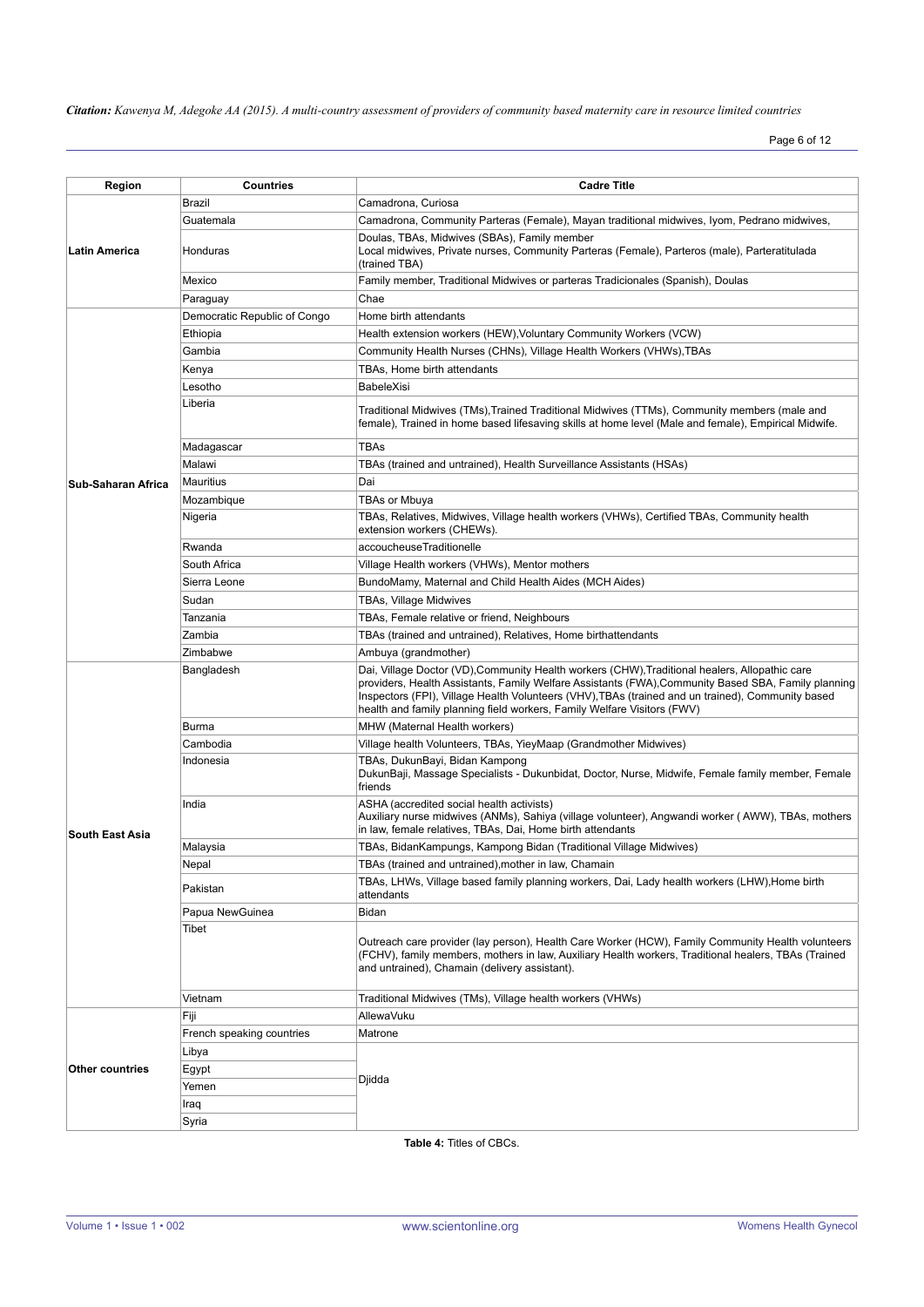confirmed by Shaman (a person who interacts with the physical and spiritual world) or in some cases the family's socio economic status or caste determined the CBC status and role undertaken (50), meaning that tasks regarded as dirty culturally such as conducting delivery, cleaning or cutting the cord are performed by the poor.

*Place of Residence:* the place of residence of CBCs was reported in 35 studies as being within the community they serve (2,5,7,9-<br>15 18 19 22-25 27 30 31 33-39 41 42 45 47 52-54 56 57) In 15,18,19,22-25,27,30,31,33-39,41,42,45,47,52-54,56,57). studies where place of residence was not reported, it was still implied that CBCs live within their communities.

**Remuneration:** 28 studies reported CBCs receiving some remuneration (2,3,5,7,11-13,15,17,18,22,23,25-27,29,36,37,40,43,48,50- 55,57), 30 studies however reported CBCs either not receiving remuneration or did not discuss remuneration (1,4,6,8,9,10,13-16,19- 21,24,27,28,30-34, 38,39,41,42,44-47,49,56). Studies 13, 15, 27 had both remunerated and unremunerated CBCs and in 2 studies CBCs believed God would reward them (32,35).

Of the 28 studies where CBCs were remunerated, 19 studies reported the remuneration to be in kind or as a charge paid by client (7,13,15,17,26,27,29,33,36,37,43,48,50-55,57), while in 7 studies CBCs received a stipend, salary or some incentive from either government or Non-Governmental Organisations (NGOs) (5,11,12,18,22,23,48). Overall more CBCs received some form of remuneration than not.

**Education level:** in 36 studies the educational level of CBCs were discussed (1,2,3,5-9,12,13,15,17,22,24,25-30,32- 34,36,37,40,43-45,46,48-51,53,54,57) while 21 studies did not (4,10,11,14,16,18-21,23,31,35,38,39,41,42,44,47,52,55,56). Thirteen studies reported that CBCs had some formal primary and secondary education (2,3,5,6,9,12,22,24,2 6,36,37,40,43), while in 20 studies CBCs were illiterate (1,7,8,13,15,17,25,28,30,32,33,45,46,48-51,53,54,57). Fourteen studies reported both literate and illiterate CBCs (3,13,15,17,27 ,30,32,34,36,46,48,49,51,57), and one study (29) reported CBCs had attended mainly Quranic Schools. Overall there were more illiterate CBCs than literate.

**Training:** Training of CBCs was discussed in 45 studies (2,5- 15,17,19-21,23,24,26-32,35-41,43,45-51,53-57) and 9 studies did not (3,4,18,22,33,34,42,44,52), 8 studies reported both trained and untrained CBCs (14-16,20,21,26,30,55) and in 2 studies CBCs had no biomedical training (1,25).

The length of CBC training ranged from a few days to 18 months in these studies. Nine studies reported CBC training by apprenticeship, learning from other TBA or female relative (13,17,19,43,45,48,53,54,57). In 4 studies, training of CBCs was mainly provided by government (11,13,29,35) and in 7 studies training of CBCs was by Non-Governmental Organisations (NGOs) as part of a programme or project (8,14,23,24,36,41,56). In 2 studies, CBCs learnt skills by divine revelation (46,50), instruction in dreams (50) and by being spiritually trained (46). In 2 studies CBCs had both apprenticeship and formal biomedical training (13,27).

#### **b. Roles and functions of CBCs**

Roles and functions identified in the literature can be categorized into the following: MNH roles; community health roles; and religious and socio-cultural roles.

**MNH roles:** These are presented starting with the commonest role across studies down to least common. The findings from the literature revealed that CBCs mainly attended<br>births (1.3.6,7-9,12-17,19-21,24-29, 31-41,43,45,48,50- $(1,3,6,7-9,12-17,19-21,24-29,$ 53,55-57), giving advice (2,5,7-11,16-18,23,25,26,28,30,32- 34,36,42,44,45,48,51, 55,57); provide antenatal care (ANC) and home visits (2,9,13,15,16,18,20,21,26,28-30,33,35,40,41,45,48-<br>50,53-55); provide newborn care (1,2,12,13,16-50,53-55); provide newborn care (1,2,12,13,16- 19,25,28,30,34,38,39,44,45,47, 48,54); postnatal care (PNC) (10,16,18,26,29,33,39,47,48,50,53,54,56); massage in labour<br>and post-delivery (13,15,17,29,30,35,46,48,50,53,54,56);  $(13,15,17,29,30,35,46,48,50,53,54,56);$ distribution of supplements, family planning (FP) supplies and delivery kits (10,13,21,22,23,37,39,45,47,53,54); data collection, record keeping, compiling reports and transmitting data (2,5,1 0,11,16,22,31,32,37,40,45); counseling, labour companions and referral escorts (3,13,16,18,38,39,44,46,53,56).

Managing common obstetric emergencies (12,16,38,41,55) and abortion care (21,27,57) are the least common role in this category.

### **a. Community health roles**

Results on this starting with most common and ending with least common were: community mobilization - raising awareness on MNH issues and generating demand for health services in 11 studies (2,8,9,11,18,39,40,42,47-49). Health education on hygiene and sanitation, recognition of complications, community based lifesaving skills (4,9,22,31,39), health promotion (5,9,16,22,25), treatment of minor illnesses (19,43,53) and role model (10,44).

#### **b. Religious and socio-cultural roles**

Religious and or socio cultural roles include: mediating in spiritual and natural realms in relation to fertility and childbirth, interpreting birth signs, praying for safe delivery, advising future brides and confirming virginity (13,15,17,29,46,48,50,51); herbalists (15,25,29,46,48,53,57).

Socio cultural roles include health activism on: behavior change on issues such as girl-child education and early marriage (2,28,37,40,47).

#### **c. CBC supervision**

Of the 57 studies reviewed, 17 studies reported that CBCs were unsupervised (1,7,13,15,17,25-27,30, 34,35,43,44,50,52,53,56). In 3 studies there were both supervised and unsupervised CBCs (6,48,51) and in 22 studies CBCs were supervised (2-<br>5.8.10-12.18.22.23.29.31.32.38-41.45.47.55.57) in 10 of 5,8,10-12,18,22,23,29,31,32,38-41,45,47,55,57), in 10 these studies supervision was from health professionals (5,10,11,18,22,23,29,32,41,55). Fifteen studies (9,14,16,19- 21,24,28,33,36,37,42,46,49,54) did not discuss supervision of CBCs.

Supervised CBCs tended to be literate (2,3,5,6,9,12,22 ,24,26,36,37,40,43), trained by Ministry of Health (MoH) or NGOs (8,11,13,14,23,24,29,35,36,41,56), receiving some form of remuneration and part of a health system (5,7,11- 13,15,17,18,22,23,26,27,29,33,36-39,43,48,50-55,57).

The CBCs who were illiterate (1,7,8,13,15,17,25,28,30,32,33 ,45,46,48,49,50,51,53,54,57) untrained (1,25), acquired role by apprenticeship (13,17,19,43,45,48,53,54,57) or having a spiritual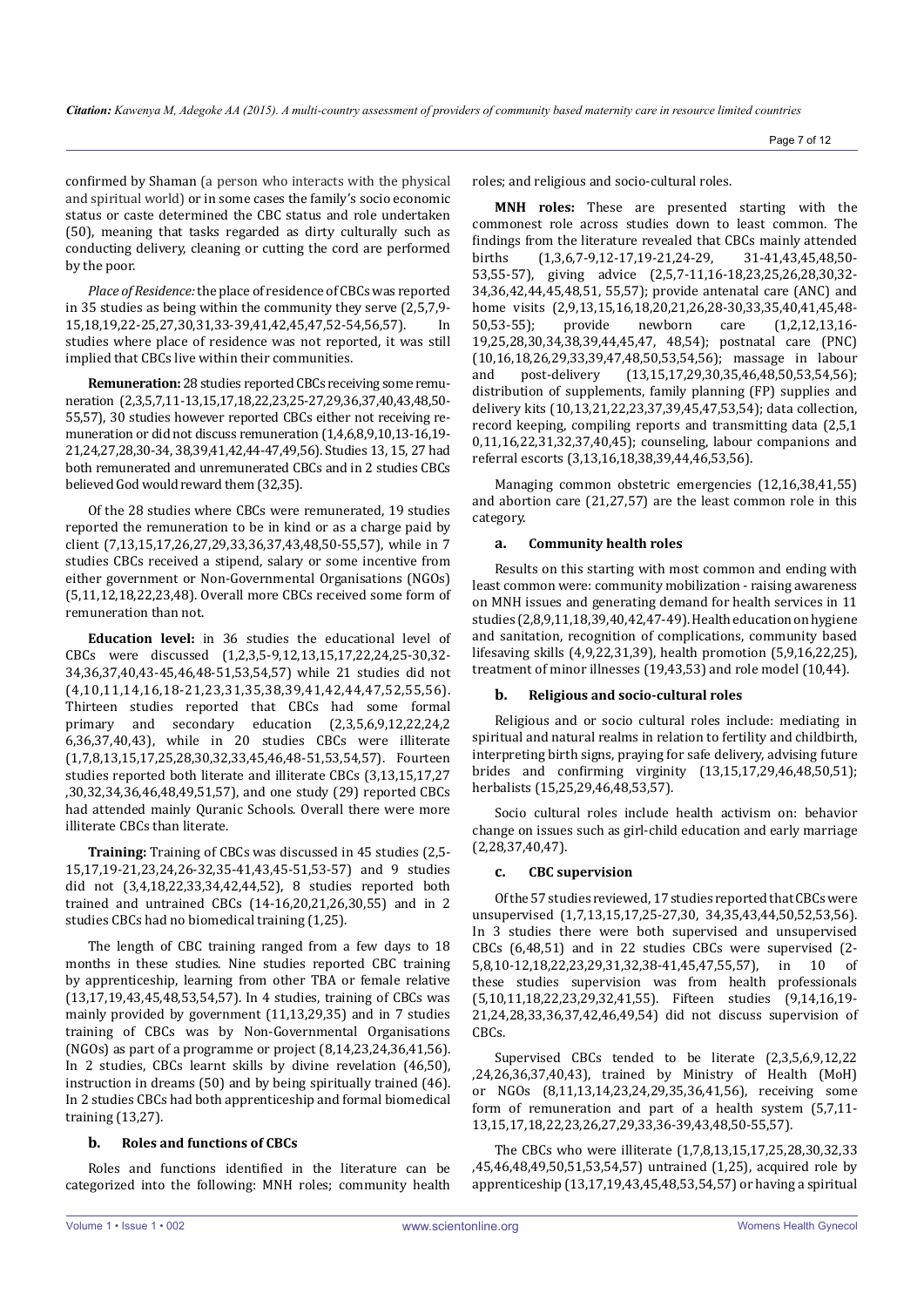role (46, 50) tended to practice unsupervised.

## **d. CBCs complementing the SBA strategy**

Forty two studies discussed aspects of CBCs' contribution to continuum of care as bridging the gap between community and facilities, assisting births in the community and referring complicated cases (1-11,15-18,20-22,24-29,31-33,36-42,45,47- 51,54,56,57).

In 4 studies CBCs facilitated entry into the health system (9,15,22,51) and 3 studies demonstrated that CBCs can be trained in recognition of early signs of life threatening complications in MNH (16,40,41), 2 studies reported engaging CBCs for EmOC as useful in reducing child birth related mortality (38,41).

In 4 studies CBCs were ritual specialists (17,46,51,56) and in 3 studies CBCs were integrated into the formal health system introducing a cultural component which complements the current focus on SBA (3,10,11). Advantages of engaging trained CBCs are that it increases referral (38,43) and improves perinatal outcomes (16). Disadvantages of engaging CBCs focused on their harmful practices in 3 studies (34,51,53).

## **e. Barriers and Enablers to CBCs' involvement in continuum of care**

Forty seven studies discussed challenges or barriers and/or enablers for CBCs (1-11,13,15,17-23,25-32,35-42,44-53,55,57).

**Barriers:** The following barriers were identified starting with the most recurring and ending with the least common: poverty (8,15,17,25,26,29-31,34,36,37,44,52,53), poor skills (1,6,17,19,30,36,40,42,44,45,47-49,53), lack of education (3,6-<br>8.13.15.17.25.27-30.32.34.36.45.46.48-51.53.54.57). lack of 8,13,15,17,25,27-30,32,34,36,45,46,48-51,53,54,57), lack<br>formal training (1,6,13-17,19-21,24-27,30,43,45,48,50 formal training (1,6,13-17,19-21,24-27,30,43,45,48,50,53- 55,57), inadequate equipment and supplies (7,25,27,34,42,48,53), challenging geographical terrain or security (3,13,17,35,46,51,52), no supervision with poor referral systems (2,15,31,34,35), restrictive religious practices (21,46,48), lack of clarity on role and competing tasks (9,18), gender issues affecting CBCs' practice (50,52) and lack of incentives (2).

**Enablers:** The following enablers were identified starting with the most recurring and ending with the least common: being part of the health system or being accepted by health care professionals (2,3,5,10,18,22,29,41), support and supervision by health professionals (10,22,25), availability of supplies such as birth kits (31,38,45), locally made birth kits or birth kits that are modified to suit the local cultural context (32,57), working in both or rotating between facility work and community work (11,41), CBC appreciation by the community and the use of pictorial aids in illiterate communities (40,49), training and skills (39,45), and access to a functional referral system (20,29).

## **Discussion**

This review reiterates the variety of CBCs by country, cadre, demographics, roles education, training and contribution to the continuum of care. The CBCs are an important social cultural support for women, and are well positioned with unlimited access to households, free interaction with local women and possessing social capital useful in mobilising communities. CBCs can generate demand for health care and link communities to formal health care. However in order to contribute meaningfully to the continuum, CBCs must be recognized and respected as equal partners in strategies and not peripheral subservient extras [18].

## **Who are the existing CBCs providing MNH?**

This literature review reveals that until recently the CBCs most highlighted in peer reviewed literature and discussion is the 'Traditional Birth Attendant' (TBA) [19]. According to the World Health Organisation (WHO), TBAs are community based providers of care who assist the mother during childbirth and who are usually women from the community who have acquired skills by delivering babies themselves, herself or by working alongside other older TBAs [20]. TBAs are found in most communities of the world although their nature, role and function do in practice vary. They are often older women and are generally illiterate [21,22].

From the 1970s and up until the safe motherhood conference in Nairobi in 1987, training of TBAs was the main programmatic intervention attempted as a way to reduce maternal deaths. Attempts to evaluate the effectiveness of TBA training have yielded inconclusive results. A meta-analysis of TBA training, found that TBA training resulted in significant increases in TBAs' knowledge, behaviour, ability to advise women, referral of women and uptake of antenatal care [23,24]. There was however no significant impact on maternal mortality reduction [24]. This failure was linked to failure to develop skills and competence, lack of regular supervision, poor referral systems and problems with integration such as unwillingness of health professionals to accept TBAs as partners within the existing health care system [25,26].

Although it has taken sometime to accept that TBA training is not a strategy that will significantly reduce maternal mortality, the debate surrounding the role of TBA has however rumbled on. Since 1999, the core international Safe Motherhood strategy has been to work towards ensuring that at least 90% of all births are attended by a skilled health care worker by 2015. TBA training continues to be debated but is practiced only in very few settings. The debate around TBA training has emerged again, recently following the publication of six Randomised Controlled Trials (RCTs) after the first meta-analysis on the effectiveness of TBA training [26-31] these trials found a reduction in perinatal mortality of up to 30%. Proponents of care by a TBA argue that strategies incorporating TBAs are therefore effective, and may constitute a practical and complementary solution for many women in developing countries, particularly in rural areas where professionally trained skilled birth attendants are still scarce [32- 34]. It is however recognized that even though many women may prefer TBAs and TBAs can provide emotional and social support to the mother they are not an acceptable substitute for skilled attendance at birth [33].

## **What roles and functions can CBCs' perform to complement the SBA strategy?**

Findings of the literature revealed that CBCs are a heterogeneous group and have current and emerging roles as well as practical experiences which are likely to vary in different socio cultural environments. All CBCs who carry out one or more functions related to health care delivery will need to be educated and supported specifically for the interventions they are expected to perform. This study revealed that CBCs' who are classed as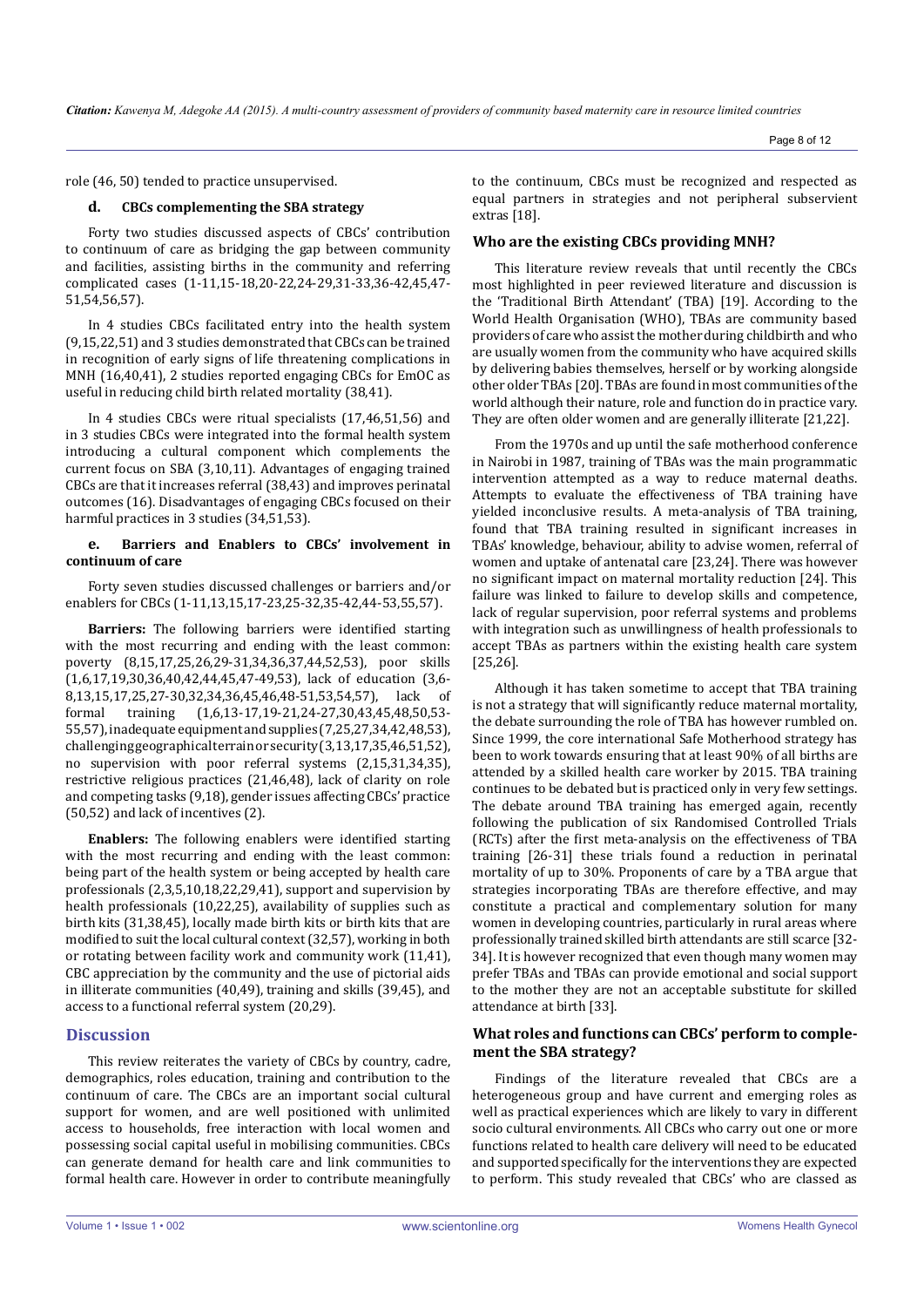community health workers typically have roles and functions that include: carrying out home visits, environmental sanitation, treating minor ailments, health education, nutrition and surveillance, maternal, child health and family planning activities referral, community development activities, record keeping and collection of data on vital events [34-38].

There is emerging evidence to suggest that community based carers with a re-defined role may be able to contribute to the survival and wellbeing of mothers and their newborn infants. Thus there are positive examples of countries in Asia and Africa where CBCs can help improve access to health care resulting in an increased uptake of antenatal and skilled delivery care [27,32,39].

Similarly the active involvement of TBAs in Burundi and Malaysia to promote SBA led to increased facility deliveries and improved outcomes [40]. Another example of working with community based carers to improve uptake of skilled care is the example of provision of financial incentives to TBAs in Malawi to bring women to health facilities for delivery. This intervention resulted in increased utilisation of SBA by women. However, as this was done under a donor funded project the sustainability could not be maintained [41]. The effectiveness of trained community health workers for reducing neonatal mortality has been documented in India, Tanzania and Nepal [42-45]. To promote facility based SBA, the government of India as part of its National Rural Health Mission programme introduced the Female Health Volunteer scheme in each village. These volunteers are referred to as Accredited Social Health Activists (ASHA) and work within a defined catchment area counseling women on birth preparedness, immunization and contraceptives. They also create awareness on existing health services and their utilization, mobilising and assisting women to access the services during antenatal, birth and postnatal periods. The ASHA programme together with the JananiSurakshaYojana (a maternity benefit scheme) helped to increase the proportion of births attended by SBAs from 39% in the 1990s to 50% in 2009 [46].

Using a pre-post comparison study, 50 safe motherhood promoters (SMP) were identified and trained in 4 villages in Mtwara district of Tanzania. The safe motherhood promoters were to promote early and complete antenatal care visits and delivery with a skilled attendant at a facility to women and men in the study setting. Findings of the study showed that early ANC booking (4 to 16 weeks) rose significantly from 18.7% at baseline to 37.7% in 2005 and 56.9% ( $ρ < 0.001$ ) at final assessment. There was also a significant increase in deliveries assisted by SBA from 34.1% to 51.4% ( $\rho$ <0.05). It was reported that two years after the study, 44 (88%) of the SMPs were still active [47].

There is clear evidence of improved birth outcomes when there is a (female) companion present during childbirth, who provides moral support and comfort [48,49]. It is possible that this is also one of the key roles of a CBC with regard to supporting birth. In a study conducted in Brazil, 212 primiparous women were enrolled in a randomized trial from 2004 to 2005. One hundred and five women (105) were allocated to the intervention group (support during labour) and 107 to the control group. Overall, the women in the intervention group were more satisfied with their labour experience (median 88.0 versus 76.0, p<0.0001) and delivery (median 91.4 versus 77.1, p<0.0001). The integration of TBAs as labour companion was explored in Mexico.

Using qualitative approaches, TBAs and health workers from the Mexican health system were interviewed about the acceptability and challenges of involving TBAs as labour companions. Both TBAs and health personnel perceived this new role of TBAs as having benefits for the women and the health system. It was however suggested that to enhance the relationship between the TBAs and health personnel, interactive training for the two groups should be conducted [50].

Integration of CBCs into the health system for roles such as labour companions brings a culturally sensitive component to the formal health system and encourages women to use available services [51]. This approach needs further exploration as it can potentially increase facility deliveries in cases where the formal health care system is functional and thus reduce pregnancy and child birth related mortality and morbidity.

Following the recent consensus towards providing MNCH as a continuum of care there has been a call towards reviewing and redefining the roles of the TBAs and other CBCs with the aim of increasing their integration within the formal health system in order to complement the SBA strategy and to contribute to the community level of the continuum of care model for MNCH [38]. We recommend this requires urgent attention to inform the emerging strategies countries are in process of adapting with regard to the role of all existing CBCs in each setting.

The specific factors relating to access and provision of MNH also form part of a wider debate that is re-emerging and was given particular impetus in 2008 in recognition of the 30th anniversary of the Alma Ata declaration for universal primary health care (PHC). Pertinent to this are debates surrounding community participation and ownership [52], the role of formal and informal community level health care workers which is remerging in a number of other areas of health care in developing country settings [53-55], and the ways in which poverty, gender roles and relations intertwine to shape women (and men's) ability to access formal care [56-59].

# **Appropriate enabling environment to support CBCs and implications for policy and practice**

The importance of ensuring CBCs are carefully chosen, trained and supported has been highlighted by a number of authors.

**Selection of CBCs:** CBCs should be me*m*bers of the community they serve. This means that they live and work in the same community. The selection of CBCs should be by community members. Where Ministries of Health and other Organisations within the health system have selected CBCs this has not worked well. For example, CBCs were selected by health personnel rather than the community in Botswana, Colombia and Sri Lanka [60]. This approach was said to have a negative effect on the retention of CBCs and utilisation of services by the community [60]. It is important that community members select CBCs using participatory approach [52]. This enhances accountability and commitment on the part of the CBCs and enhances community participation and utilisation of health services [52].

**Training:** One of the factors linked to ineffectiveness of TBAs in reducing maternal mortality has been the training TBAs have received. There was no standardised training for TBAs, neither was there an agreed curriculum. The content and duration of TBA training varied by country and within countries [23,24]. In Niger,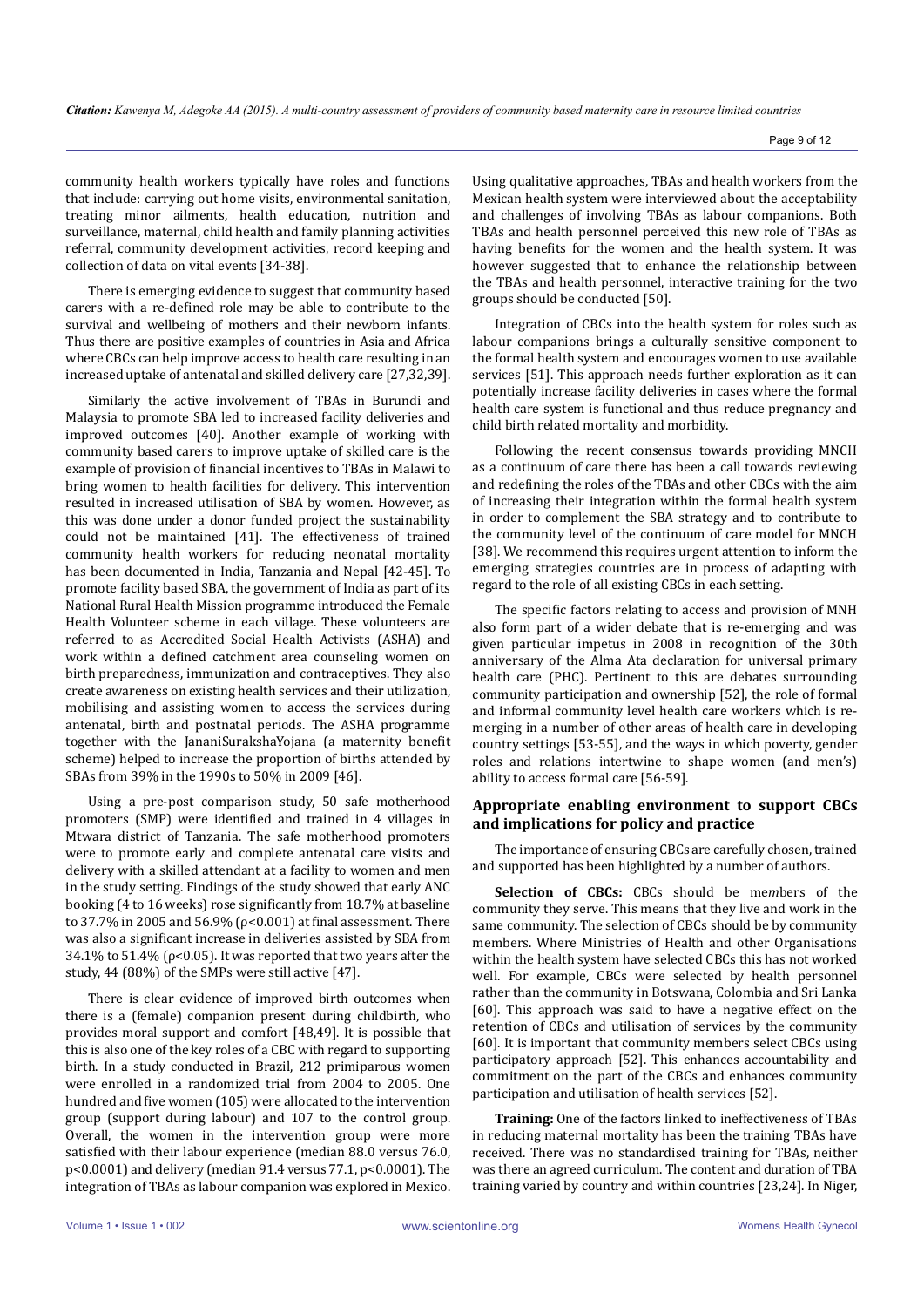Page 10 of 12

for example, village health workers were trained for 10 days and offered an annual 10-day refresher course. Village health workers in Tanzania, were trained for three to six months and training of village health workers in Nigeria, was for three months, with refresher courses conducted twice a year subsequently. Trainings were mostly driven by NGOs and were conducted by health staff from the Ministry of Health, health facilities and the NGOs [61].

Whatever the tasks that will be allocated to CBCs and irrespective of the type of carer, it is important that CBCs are equipped with the basic skills and knowledge needed to perform their role and to function effectively within the community. A welldeveloped competency-based curriculum matching the expected roles and responsibilities will be paramount. This should also reflect the specific local setting, the functions expected of the CBCs and their level of education. Without appropriate knowledge, skills and practice in the environment in which the CBC will work, it will not be possible for CBCs to provide good quality maternal and newborn care in the community [61].

**Supportive supervision:** Supportive supervision has been identified as one of the critical factors needed for the success of any community based programme [23,24,27,36,61,62]. It is however acknowledged that supportive supervision is often weakest for health care workers who are community based [61].

CBCs work in remote, rural areas and serve marginalised communities. CBCs have all the critical factors which should make supportive supervision crucial to their effectiveness. These factors are: 1) most of the time CBCs work alone in a community; 2) they have no or poor linkages to formal health services; and 3) they have been trained for a very short period only [59,60]. There are instances in the literature describing CBCs who do not know their supervisors or are supervised by other health care providers such as doctors, nurses and midwives who have the technical skills but lack any training in supportive supervision and/or understanding of the community setting and needs.

To enhance the role of CBCs, supportive supervision should be regular as well as "truly supportive". There should be agreement among all stakeholders on who the supportive supervisors should be and what their tasks and expectations are. This should be supported with adequate training of supportive supervisors and adequate provision of resources needed to undertake supervisory functions. Effective supervision for CBCs will help to; reduce the sense of isolation that CBCs may experience in the field, sustain their interest and motivation, and could significantly enhance the quality of maternal and newborn care provided to the community [61-63].

**Provision of needed supplies and equipment:** Alongside the provision of effective supportive supervision is the provision of supplies and other logistics needed by CBCs to provide quality MNH care. This should include the provision of transport for effective referral, drug supplies and basic equipment [61-63].

From the studies we reviewed, CBCs face more challenges than enablers to effectively contribute to the continuum of care. These challenges can be addressed, thus turning them into enablers which in turn will save lives. The following are some of the ways these challenges can be addressed.

Remuneration to alleviate CBCs poverty and if this is formalised it connects CBCs and their clients to the formal system [64,65].

- Training equips CBCs for safe practice [65]. Illiteracy as a barrier to training can be overcome by the use of pictorial aids [15,66]. Training also brings CBCs in contact with health professionals familiarizing and building rapport and trust between the two parties [67].
- Clear government policy and regulation of cadre training and practice ensures adequately trained, safe and accountable CBCs, this also ensures clients safety while protecting CBC from unjustified litigation [64].
- Recognition and respect of CBCs' socio-cultural role/ expertise in pregnancy and child birth [18,26,68,69].
- Supervision and support from formal health care system ensures safe care and timely referrals [66,67,69]. When left unsupervised, CBCs tend to slide back into their old and sometimes harmful practices [70].
- Access to a functional referral system and EmOC is crucial in connecting the community to health care and avoiding delayed access to life saving interventions [10,22].
- Integrating CBCs into the health care system can improve quality of care in the public health system and access to SBAs [51].

**Study limitation:** The search was conducted in English, though no language limits were placed, language may still have excluded studies from non-English speakers.

# **Conclusion**

This literature review has described the roles and functions of people currently considered to be CBCs. We note that there is a wide variety of such carers with often a lack of clarity regarding their roles and responsibilities especially with regard to MNH. This needs further exploration as it will be important to know how such CBCs can be supported and harnessed to improve MNH outcomes including an increased uptake of SBA in resource poor countries.

This will need to be done with a clear understanding of the importance of promoting and supporting the global strategy of SBA. The potential role of CBCs and the possible linkages of these with the formal health care system, how this might work in the different contexts in developing countries needs to be carefully examined. Sociological and public health perspectives must be taken into account to explore socio-cultural acceptability, community participation and empowerment of women in the community as well as defining and strengthening the role of the CBCs themselves.

It is important to state that for many women care by a CBC may still be the only care available during pregnancy and childbirth. The appropriateness of CBCs to specific socio-cultural contexts, the likelihood of trust and acceptance by women and their families, and their ability to be right at the heart of a community even in isolated rural areas means these carers continue to play a significant role especially for poor, rural and marginalised women in resource poor countries. This role needs urgent further conceptual and empirical exploration as CBCs should not be seen as the panacea for the poor maternal health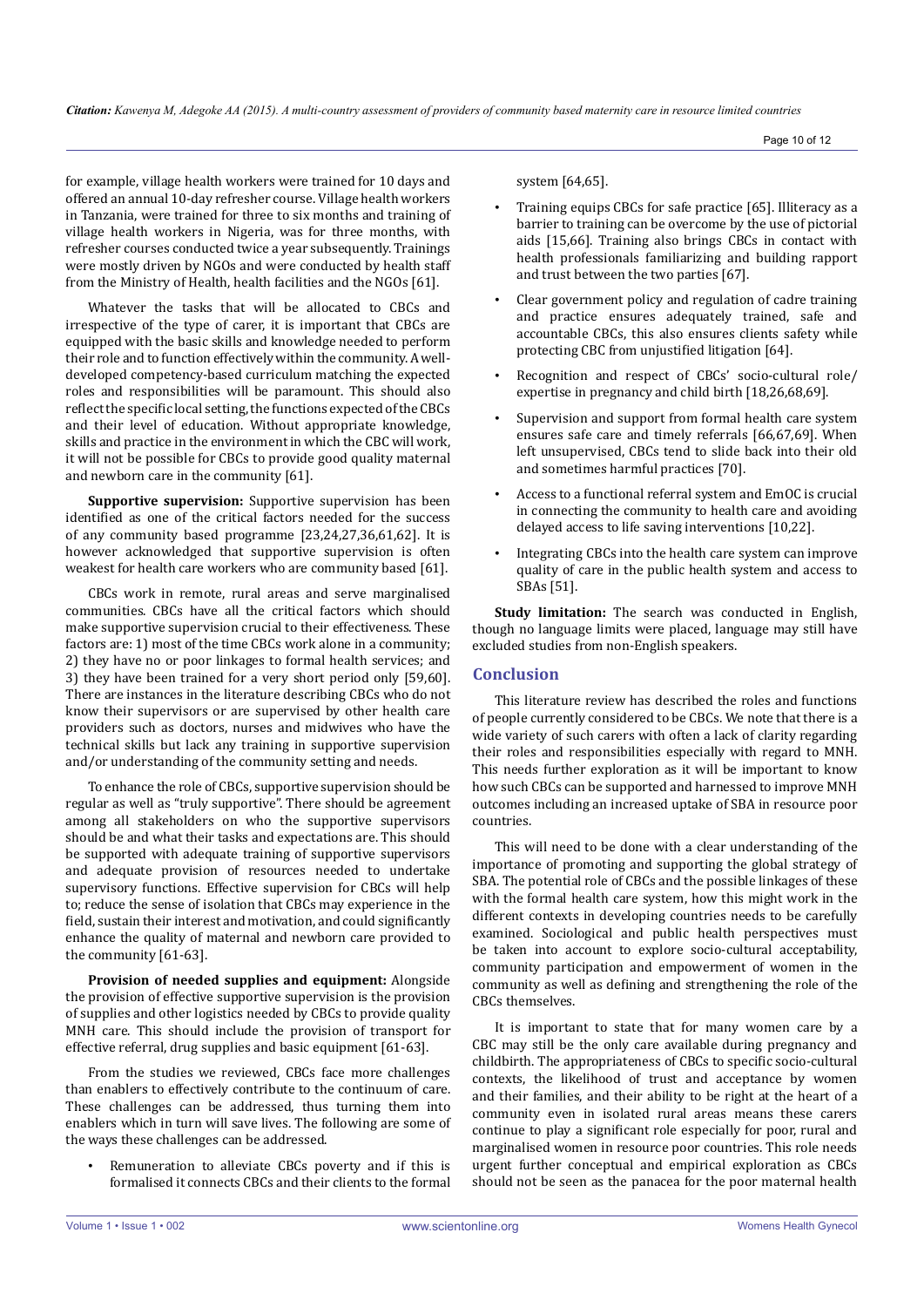Page 11 of 12

indicators for developing countries nor a cheap option to provide access to health care for underserved populations.

Research that critically examines the current and emerging roles of CBCs and explores ways in which CBCs can complement the current focus on SBA for MNH is needed now more than ever.

#### **References**

- 1. [Lozano R, Wang H, Foreman KJ, et al. Progress towards Millennium](http://www.ncbi.nlm.nih.gov/pubmed/21937100) [Development Goals 4 and 5 on maternal and child mortality: an updated](http://www.ncbi.nlm.nih.gov/pubmed/21937100)  systematic analysis. *The Lancet. 2011,*[378\(9797\):1139-1165.](http://www.ncbi.nlm.nih.gov/pubmed/21937100)
- 2. [Hogan MC, Foreman KJ, Naghavi M, et al. Maternal mortality for 181](http://www.ncbi.nlm.nih.gov/pubmed/20382417) [countries, 1980-2008: a systematic analysis of progress towards](http://www.ncbi.nlm.nih.gov/pubmed/20382417) [Millennium Development Goal 5.](http://www.ncbi.nlm.nih.gov/pubmed/20382417) *The Lancet.* 2010,375(9726):1609-1623.
- 3. [WHO, UNICEF, \(2010\). The World Bank. Trends in maternal mortality 1990 to](http://www.who.int/reproductivehealth/publications/monitoring/9789241500265/en/) [2008: estimates. Geneva: World Health Organization.](http://www.who.int/reproductivehealth/publications/monitoring/9789241500265/en/)
- 4. [AbouZahr C. Global burden of maternal death and disability.](http://bmb.oxfordjournals.org/content/67/1/1.full.pdf) *[British Medical Bulletin.](http://bmb.oxfordjournals.org/content/67/1/1.full.pdf)* 2003,67:1-11.
- [Lawn JE, Cousens S, Bhutta ZA, et al. Why are 4 million newborn](http://www.who.int/child_adolescent.../lancet_neonatal_survival_paper4.pdf) [babies dying each year?](http://www.who.int/child_adolescent.../lancet_neonatal_survival_paper4.pdf) *The Lancet.* 2004,(9432):399-400.
- 6. [United Nations. The Millenium Development Goals Report 2011.](http://www.un.org/millenniumgoals/11_MDG Report_EN.pdf)
- 7. [Kerber KJ, de Graft-Johnson JE, Bhutta ZA, et al. Continuum ofcare](http://www.health-policy-systems.com/pubmed/related/17506872)  [for maternal, newborn, and child health: from slogan to service](http://www.health-policy-systems.com/pubmed/related/17506872) delivery. *The Lancet.* [2007,370\(9595\):1358-1369.](http://www.health-policy-systems.com/pubmed/related/17506872)
- 8. Darmstadt GL, Lee ACC, Cousens S, et al. '60million non-facility births: Who can deliver in community settings to reduce intrapartum-related deaths?' *International Journal of Gynaecology and Obstetrics.* 2009,107 pp. S89-S112.
- 9. [WHO \(2006\). Fact sheet.](http://www.who.int/reproductivehealth/topics/mdgs/skilled_attendant_at_birth2006.pdf accessed 18/07/12)
- 10. [Kruk ME, Prescott M, Galea S. Equity of Skilled Birth Attendant Utilization in](http://www.ncbi.nlm.nih.gov/pmc/articles/PMC2156044/)  [Developing Countries: Financing and Policy Determinants.](http://www.ncbi.nlm.nih.gov/pmc/articles/PMC2156044/)*American Journal of Public Health.* [2008,98\(1\): 142-147.](http://www.ncbi.nlm.nih.gov/pmc/articles/PMC2156044/)
- 11. UNFPA (2004). *[Maternal Mortality Update 2004.](http://www.unfpa.org/public/publications/pid/2049.)*
- 12. [Montagu D, Yamey G, Visconti A, Harding A, Yoong J. Where Do Poor Women](http://catalog.ihsn.org/index.php/citations/5583)  [in Developing Countries Give Birth? A Multi-Country Analysis of Demographic](http://catalog.ihsn.org/index.php/citations/5583)  [and Health Survey Data.](http://catalog.ihsn.org/index.php/citations/5583) *PLoS ONE.* 2011,6(2): e17155.
- 13. [WHO \(2005\). The World Health Report 2005 make every mother and child](http://www.who.int/whr/2005/en/)  [count.](http://www.who.int/whr/2005/en/)
- 14. [WHO \(2006\) Fact sheet.](http://www.who.int/reproductivehealth/topics/mdgs/skilled_attendant_at_birth2006.pdf accessed 18/07/12)
- 15. [Edwards C, Saha S. From home to hospital, a continuum of care:](http://www.ncbi.nlm.nih.gov/pubmed/21951506)  [making progress towards Millennium Development Goals 4 and 5 in rural](http://www.ncbi.nlm.nih.gov/pubmed/21951506)  Bangladesh', *[BJOG: An International Journal of Obstetrics and Gynaecology](http://www.ncbi.nlm.nih.gov/pubmed/21951506)*. [2011,118 Suppl 2: 88-92.](http://www.ncbi.nlm.nih.gov/pubmed/21951506)
- 16. [Kongnyuy EJ, Mlava G, Van den Broek N. Facility-Based Maternal Death](http://www.ncbi.nlm.nih.gov/pubmed/19111783)  [Review in Three Districts in The Central Region of Malawi: An Analysis of](http://www.ncbi.nlm.nih.gov/pubmed/19111783)  [Causes and Characteristics of Maternal Deaths.](http://www.ncbi.nlm.nih.gov/pubmed/19111783) *Women's Health Issues*. [2009,19\(1\): 14-20.](http://www.ncbi.nlm.nih.gov/pubmed/19111783)
- 17. [Atkins D, Best D, Briss PA, et al. Grading quality of evidence and strength of](http://www.ncbi.nlm.nih.gov/pubmed/15205295)  recommendations. *BMJ*[. 2004,328\(7454\):1490.](http://www.ncbi.nlm.nih.gov/pubmed/15205295)
- 18. [Hoban E. We're safe and happy already: traditional birth attendants and safe](https://minerva-access.unimelb.edu.au/handle/11343/35441)  [motherhood in a Cambodian rural commune. PhD thesis, Medicine, Dentistry](https://minerva-access.unimelb.edu.au/handle/11343/35441)  [& Health Sciences - Public Health, The University of Melbourne 2002.](https://minerva-access.unimelb.edu.au/handle/11343/35441)
- 19. [Harvey SA, Blandón YC, McCaw-Binns A, et al. Are skilled birth attendants](http://www.urc-chs.com/resource?ResourceID=280)  [really skilled? A measurement method, some disturbing results and a potential](http://www.urc-chs.com/resource?ResourceID=280)  way forward. *[Bulletin of the World Health Organization.](http://www.urc-chs.com/resource?ResourceID=280)* 2007,85(10):783-90.
- 20. [Leedam E. Traditional birth attendants: a resource for the health of women.](http://www.ncbi.nlm.nih.gov/pubmed/2866113)  *[International Journal of Gynaecology and Obstetrics.](http://www.ncbi.nlm.nih.gov/pubmed/2866113)* 1985,(23):249-274.
- 21. [UNFPA. Support to traditional birth attendants: evaluation report. New York,](http://www.unfpa.org/monitoring/pdf/n-issue7.pdf)  [NY: UNFPA; 1997.](http://www.unfpa.org/monitoring/pdf/n-issue7.pdf)
- 22. [Bergstrom S, Goodburn E. The role of Traditional Birth Attendants in the](http://www.jsieurope.org/safem/collect/safem/pdf/s2933e/s2933e.pdf)  [Reduction of Maternal Mortality. In: De Brouwere V, Lerberghe V, eds. Safe](http://www.jsieurope.org/safem/collect/safem/pdf/s2933e/s2933e.pdf)

[motherhood strategies: a review of the evidence. Antwerp: ITG Press; 2001,](http://www.jsieurope.org/safem/collect/safem/pdf/s2933e/s2933e.pdf)  [p. 451.](http://www.jsieurope.org/safem/collect/safem/pdf/s2933e/s2933e.pdf)

- 23. [Sibley L, Sipe TA, Koblinsky M. Does traditional birth attendant training](http://www.ncbi.nlm.nih.gov/pubmed/15279931)  [improve referral of women with obstetric complications: a review of the](http://www.ncbi.nlm.nih.gov/pubmed/15279931)  [evidence. Social Science & Medicine 2004,59\(8\):1757-1768.](http://www.ncbi.nlm.nih.gov/pubmed/15279931)
- 24. [Sibley LM, Sipe TA, Brown CM, et al. Traditional birth attendant training for](http://onlinelibrary.wiley.com.ezproxy.liv.ac.uk/doi/10.1002/14651858.CD005460.pub2/abstract)  [improving health behaviours and pregnancy outcomes.](http://onlinelibrary.wiley.com.ezproxy.liv.ac.uk/doi/10.1002/14651858.CD005460.pub2/abstract) *Cochrane database [of systematic reviews.](http://onlinelibrary.wiley.com.ezproxy.liv.ac.uk/doi/10.1002/14651858.CD005460.pub2/abstract)* 2009.
- 25. [Walraven G, Weeks A. The role of \(traditional\) birth attendants with midwifery](http://onlinelibrary.wiley.com/doi/10.1046/j.1365-3156.1999.00441.x/pdf)  [skills in the reduction of maternal mortality.](http://onlinelibrary.wiley.com/doi/10.1046/j.1365-3156.1999.00441.x/pdf) *Tropical Medicine & International Health* [1994,4\(8\):527-529.](http://onlinelibrary.wiley.com/doi/10.1046/j.1365-3156.1999.00441.x/pdf)
- 26. [Replogle J. Training traditional birth attendants in Guatemala.](http://www.ncbi.nlm.nih.gov/pubmed/17243207) *Lancet*. [2007,369\(9557\):177-178.](http://www.ncbi.nlm.nih.gov/pubmed/17243207)
- 27. [Jokhio AH, Winter HR, Cheng KK. An intervention involving traditional birth](http://www.ncbi.nlm.nih.gov/pubmed/15901862)  [attendants and perinatal and maternal mortality in Pakistan.](http://www.ncbi.nlm.nih.gov/pubmed/15901862) *N Engl J Med.*  [2005,352\(20\):2091-2019.](http://www.ncbi.nlm.nih.gov/pubmed/15901862)
- 28. [Gill CJ, Guerina NG, MacLeod WB, et al. Effect of training traditional birth](http://www.bmj.com/content/342/7793)  [attendants on neonatal mortality \(Lufwanyama Neonatal Survival Project\):](http://www.bmj.com/content/342/7793)  [Randomised controlled study.](http://www.bmj.com/content/342/7793) *BMJ.* 2011,342(7793):d346.
- 29. [Carlo WA, Chomba E, Goudar SS, et al. Newborn-care training and](http://www.ncbi.nlm.nih.gov/pubmed/20164485)  [perinatal mortality in developing countries.](http://www.ncbi.nlm.nih.gov/pubmed/20164485) *New England Journal of Medicine.*[2010,362\(7\):614-623.](http://www.ncbi.nlm.nih.gov/pubmed/20164485)
- 30. [Barnett S, Nair N, Lewycka S, et al. Commentary: Community interventions for](http://www.ncbi.nlm.nih.gov/pubmed/16101591)  maternal and perinatal health. *[BJOG: An International Journal of Obstetrics &](http://www.ncbi.nlm.nih.gov/pubmed/16101591)  Gynaecology.* [2005,112\(9\):1170-3.](http://www.ncbi.nlm.nih.gov/pubmed/16101591)
- 31. [Costello A, Azad K, Barnett S. An alternative strategy to reduce maternal](http://www.ncbi.nlm.nih.gov/pubmed/17071268)  [mortality. Lancet . 2006.368\(9546\):1477-1479.](http://www.ncbi.nlm.nih.gov/pubmed/17071268)
- 32. [Costello A, Osrin D, Manandhar D. Reducing maternal and neonatal mortality](http://www.bmj.com/content/329/7475/1166)  [in the poorest communities.](http://www.bmj.com/content/329/7475/1166) *British Medical Bulleti.* 2004,329(7475):1166- [1168.](http://www.bmj.com/content/329/7475/1166)
- 33. [Hoff W. Traditional health practitioners as primary health care workers.](http://www.ncbi.nlm.nih.gov/pubmed/9204727)  *Tropical Doctor*[. 1997,27\(Suppl\):52-55.](http://www.ncbi.nlm.nih.gov/pubmed/9204727)
- 34. [Love MB, Gardner K, Legion V. Community health workers: who they are and](http://www.ncbi.nlm.nih.gov/pubmed/9247828)  [what they do. Health Educ Behav 1997,24\(4\):510-522](http://www.ncbi.nlm.nih.gov/pubmed/9247828).
- 35. [Bamisaiye A, Olukoya A, Ekunwe EO, et al. A village health worker programme](http://whqlibdoc.who.int/whf/1989/vol10-no3-4/WHF_1989_10%283-4%29_p386-392.pdf)  in Nigeria. *World Health Forum.* [1989,10\(3-4\):386-392.](http://whqlibdoc.who.int/whf/1989/vol10-no3-4/WHF_1989_10%283-4%29_p386-392.pdf)
- 36. [Ofosu-Amaah V. National experience in the use of community health workers:](http://whqlibdoc.who.int/offset/WHO_OFFSET_71.pdf)  [a review of current issues and problems. Geneva: World Health Organization](http://whqlibdoc.who.int/offset/WHO_OFFSET_71.pdf)  [1983.](http://whqlibdoc.who.int/offset/WHO_OFFSET_71.pdf)
- 37. [Bhattacharyya K, Winch P, LeBan K, et al. Community Health Worker](http://pdf.usaid.gov/pdf_docs/PNACQ722.pdf)  [Incentives and Disincentives: How They Affect Motivation, Retention, and](http://pdf.usaid.gov/pdf_docs/PNACQ722.pdf)  [Sustainability: BASICS II 2001.](http://pdf.usaid.gov/pdf_docs/PNACQ722.pdf)
- 38. [Gilroy K, Winch P. Management of sick children by community health workers:](http://www.unicef.org/publications/files/Management_of_Sick_Children_by_Community_Health_Workers.pdf)  [intervention models and programme examples. Geneva, Switzerland:](http://www.unicef.org/publications/files/Management_of_Sick_Children_by_Community_Health_Workers.pdf)  [UNICEF WHO, Dept. of Child and Adolescent Health Development 2006.](http://www.unicef.org/publications/files/Management_of_Sick_Children_by_Community_Health_Workers.pdf)
- 39. [Manandhar DS, Osrin D, Shrestha BP, et al. Effect of a participatory](http://www.who.int/rpc/meetings/LancetManandhar.pdf)  [intervention with women's groups on birth outcomes in Nepal: cluster](http://www.who.int/rpc/meetings/LancetManandhar.pdf)[randomised controlled trial.](http://www.who.int/rpc/meetings/LancetManandhar.pdf) *The Lancet. 2004,*364(9438):970-979.
- 40. [Lawn JE, Tinker A, Munjanja SP, Cousens S. Where is maternal and child](http://www.ncbi.nlm.nih.gov/pubmed/17071267)  health now? *The Lancet.* [2006,368\(9546\):1474-1477.](http://www.ncbi.nlm.nih.gov/pubmed/17071267)
- 41. [Ergo A, Shahi N, Rashidi T, et al. Malawi Case Study: How health system](http://www.mchip.net/sites/default/files/Malawi_CaseStudy_final.pdf.)  [strengthening efforts have affected maternal health 2010.](http://www.mchip.net/sites/default/files/Malawi_CaseStudy_final.pdf.)
- 42. [Bang AT, Bang RA, Baitule SB, et al. Effect of home-based neonatal care](http://www.ncbi.nlm.nih.gov/pubmed/10622298)  [and management of sepsis on neonatal mortality: field trial in rural India.](http://www.ncbi.nlm.nih.gov/pubmed/10622298) *The Lancet*[. 1999,354\(9194\):1955-1961.](http://www.ncbi.nlm.nih.gov/pubmed/10622298)
- 43. [Bang AT, Bang RA, Reddy MH, et al. Simple clinical criteria to identify sepsis](http://www.ncbi.nlm.nih.gov/pubmed/15818294)  [or pneumonia in neonates in the community needing treatment or referral.](http://www.ncbi.nlm.nih.gov/pubmed/15818294)  *[The Pediatric Infectious Disease Journal.](http://www.ncbi.nlm.nih.gov/pubmed/15818294)* 2005,24(4):335-341.
- 44. [Baqui AH, Williams EK, Rosecrans AM, et al. Impact of an integrated nutrition](http://www.ncbi.nlm.nih.gov/pmc/articles/PMC2649510/)  [and health programme on neonatal mortality in rural northern India.](http://www.ncbi.nlm.nih.gov/pmc/articles/PMC2649510/) *Bull World Health Organ.* [2008,86\(10\):796-804.](http://www.ncbi.nlm.nih.gov/pmc/articles/PMC2649510/)
- 45. [Bhutta ZA, Soofi S. Community-based newborn care: are we there yet?](http://www.ncbi.nlm.nih.gov/pubmed/18926260) *The Lancet*[. 2008,372\(9644\):1124-1126.](http://www.ncbi.nlm.nih.gov/pubmed/18926260)